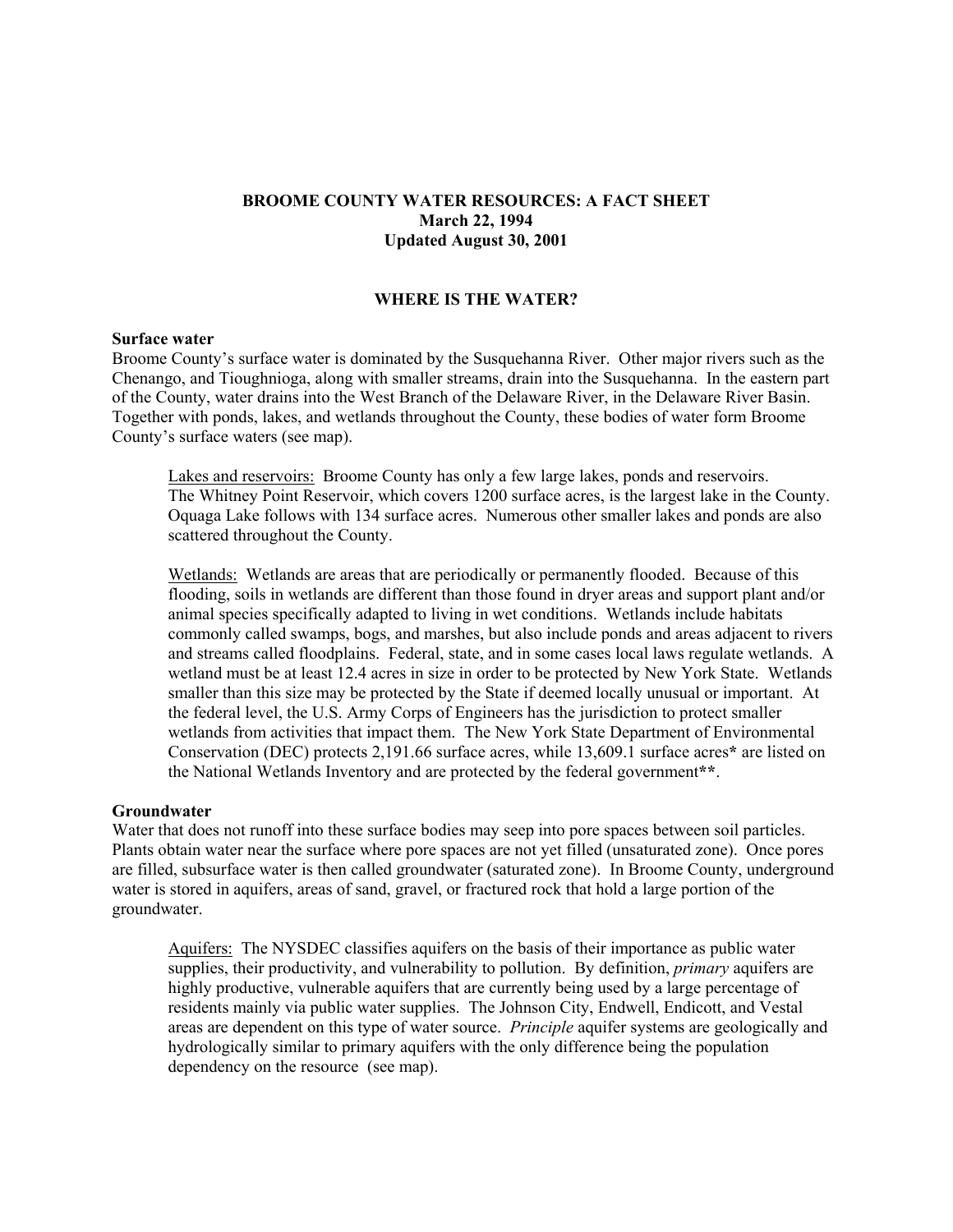On the national level, aquifers can be defined as *sole source* aquifers by the Environmental Protection Agency (EPA). A federally designated sole source aquifer must supply 50 percent or more of an area's drinking water, and if contaminated, would create a significant hazard to public health, and could not be replaced by another source. Broome County, with the exception of a small portion of the Town of Sanford, is designated a sole source aquifer by the EPA. Designation of the sole source aquifer in Broome County by the EPA ensures that an environmental review will occur when development projects involve federal financial assistance in this area.

The aquifers located beneath the Susquehanna and Chenango Rivers and their surrounding floodplains are known as *unconsolidated* aquifers. These aquifers are characterized as having sand or gravel soils and frequent discharge/recharge with the streams that lie above them.

Broome County has other aquifers called *bedrock* aquifers. *Bedrock* aquifers tend to be hydrologically isolated from large streams and hold water in fractures in the bedrock as opposed to sand or gravel deposits. This type of aquifer is common in rural areas of the County.

#### **The connection between surface and groundwater**

The relationship between surface and groundwater is not static, nor are the two types of water bodies always isolated from one another. A single raindrop may run over the surface of a road, flow into a sewer, and end up as surface water in a stream or river. Here it can filter through permeable gravel layers underlying the streambed until it reaches an aquifer. When a stream crosses an aquifer, the drop of water can seep through the gravel and be discharged back into the stream. This type of interchange is common between the Susquehanna and Chenango Rivers, their tributaries, and their river basin aquifers. The same is true for wetlands. Although they occur on or at the surface of the earth, these areas are often considered surface expressions of groundwater, areas where the water table reaches and intersects the surface of the earth. This allows some wetlands to remain saturated during prolonged dry periods since they are being supplied primarily by water below ground.

**Because of this interrelationship, pollutants that are discharged to our streams, wetlands, lakes and ponds, may affect groundwater quality as well.** 

## **THREATS TO BROOME COUNTY'S WATER RESOURCES**

#### **Point source pollution**

It is common to think of an industry discharging chemicals into a river, or a large oil spill in the ocean, as examples of water pollution. Pollution from a definite source is called *point (end of pipe) sources* of pollution. In Broome County, combined sewer overflow pipes are one example of point source pollution. During periods of heavy precipitation or snow melt, stormwater flows through public sewer lines to the County's public sewage treatment facilities. This influx displaces actual sewage, which is discharged to the Susquehanna River. Significant environmental problems are caused by point sources, but a second type of water pollution called *non-point source* pollution also poses a serious threat to the quality of Broome County's waters.

#### **Non-point source pollution**

The majority of water pollution in Broome County today originates from *non-point sources*. Non-point pollution cannot be traced to one point of discharge; it occurs when water from precipitation or melting snow flows across streets, parking lots, golf courses, farms, construction sites, or individuals' yards and accumulates substances such as oil, fertilizer, heavy metals, and sediments. Pollutants in the water cannot be traced to a single source but can contaminate surface water or groundwater.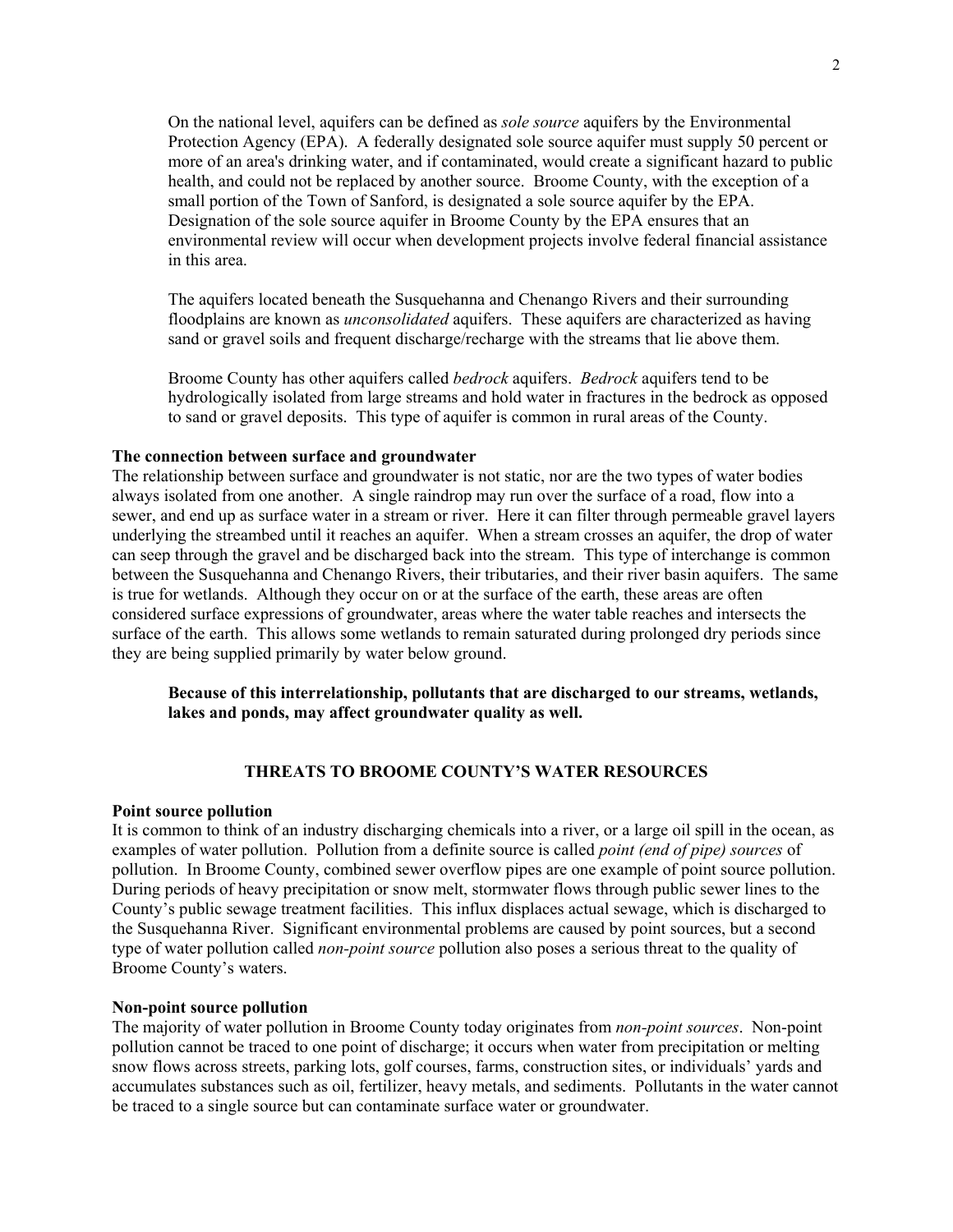### **Impacts of water pollution**

Pollutants from both point and non-point sources can impact negatively on water resources. *Sediment* pollution caused by non-point soil erosion may inhibit aquatic plants and animals' abilities to breathe, feed, or reproduce. Pollution due to excess *nutrients* may cause extensive blooms of algae or plants, leaving little oxygen for fish, causing fish kills. *Low oxygen* may also cause the death of aquatic insect populations, on which migratory or resident birds may depend for food. Humans can also be affected by non-point source pollution. A single quart of motor oil can contaminate thousands of gallons of drinking water.

# **WATER QUALITY AND QUANTITY IN BROOME COUNTY**

Broome County has an abundance of good quality water that provides a reliable supply for residential, industrial, agricultural and municipal needs. **Approximately 70 percent of the population rely on groundwater as its only source of potable water**. The City of Binghamton obtains its water from the Susquehanna River, a surface water source. The City also supplies water to the Town of Binghamton, Village of Port Dickinson, and part of the Town of Dickinson. The DEC has designated the Susquehanna River as Class "A," which indicates that its highest and best use is a source of water supply for human consumption.

Public water supplies are tested on a regular basis for a variety of organic and inorganic substances, as required by NYS law. The NYS Department of Health and the EPA set drinking water standards and guidelines for various contaminants that public water supplies must meet. The Broome County Health Department enforces these regulations.

Regarding groundwater sources, both industrial land uses and local geology render many public and private water supply wells vulnerable to contamination. Because of pollution by organic chemicals, such as *industrial solvents* and other *volatile organic compounds (VOCs)*, a number of public water supply wells in the urban area are now being treated with air strippers. In particular, Endicott, Johnson City, Kirkwood, Conklin and Vestal have all had treatment systems installed on at least one of their wells. VOC levels have, however, decreased greatly in recent years in response to sustained clean-up efforts by state agencies and the enactment of groundwater protection ordinances by local municipalities. Fortunately, in all contamination cases in Broome County, groundwater pollution has been localized, affecting only small areas.

In the outlying areas of Broome County, the most common concerns of residents using private water supplies are overall water quality and the presence of iron, sulfur, calcium, chlorides, sodium and/or manganese. These elements are found naturally in bedrock, the common source of private water supplies. While these *inorganic chemicals* usually do not pose a health risk at normal levels, some people find them to be a nuisance.

Broome County has adopted an aggressively proactive stance with regard to protecting its water supplies, both public and private. Municipalities are given technical assistance and otherwise encouraged to adopt land use controls to protect their wellhead areas, and those on private wells are instructed to test their water annually for a range of common contaminants, such as bacteria.

#### **For more information on Broome County's water resources contact:**

Broome County Department of Health, Division of Environmental Health (607) 778-2887